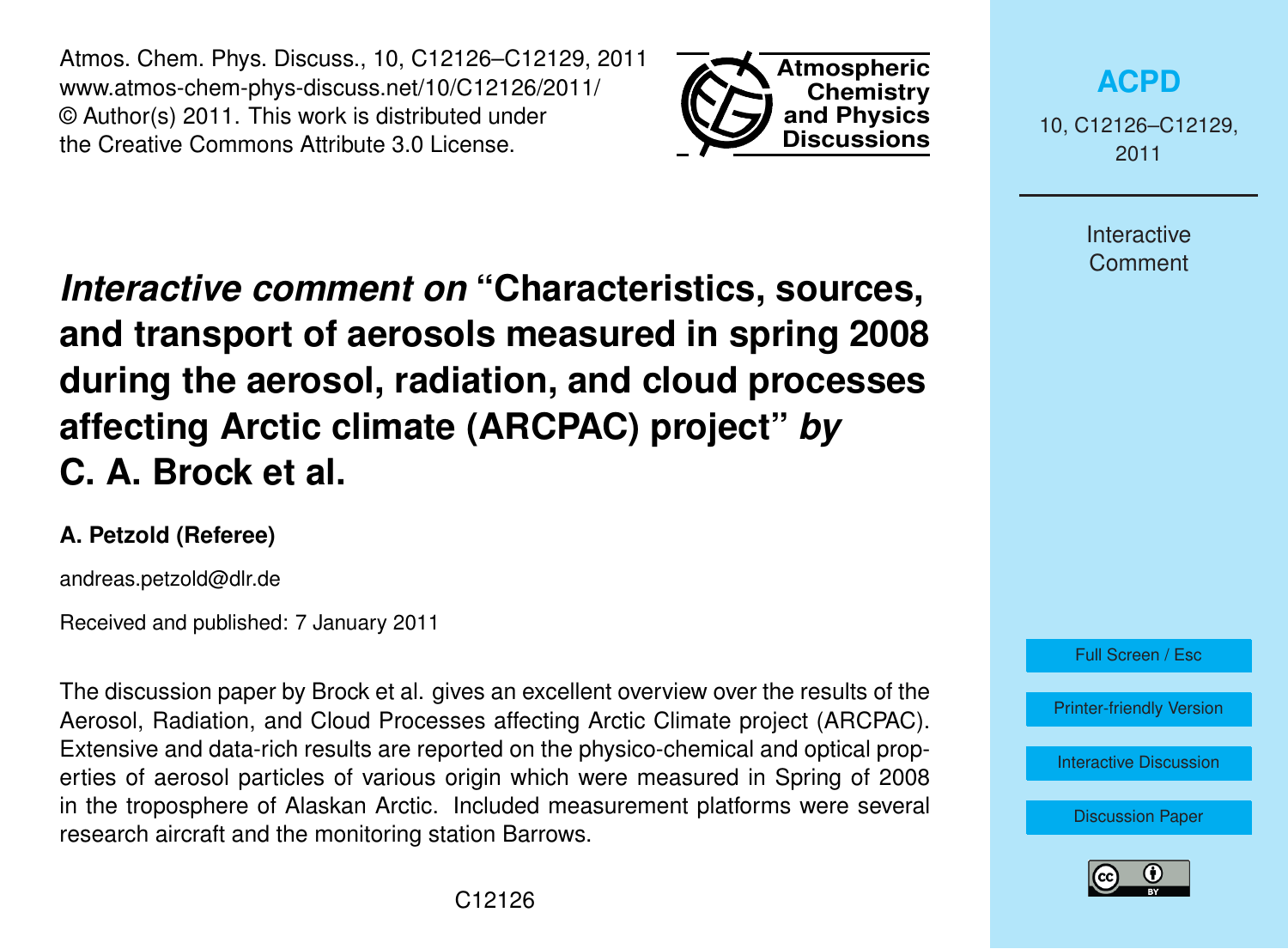The paper separates aerosol types according to their origin: free tropospheric background haze, aerosol of the sea-ice boundary layer, plumes containing anthropogenic pollution, and biomass burning plumes. All aerosol types are characterised in terms of key gas phase components, size distribution, optical properties, chemical composition, CCN activity and hygroscopic growth behaviour. Furthermore, for all aerosol types, the resulting radiative forcing per unit optical depth is calculated.

The discussion paper is of outstanding scientific quality with only few minor remarks to be made.

1/ The characteristic properties of biomass burning plume particles are extensively discussed. However, further insight in the properties of this aerosol type can be gained, if the ARCPAC observations are compared to observations from two other biomass burning aerosol studies dealing with particles emitted from boreal fires. Müller et al. (2007) reported results on particle transformation of forest-fire smoke during long-range transport in the free troposphere obtained from Raman lidar measurements. This publication presents particle effective radii and Ångström exponents of aged free-tropospheric forest-fire smoke. The particle plumes were observed with different multi-wavelength Raman lidars downwind of the fires that burned in boreal areas of the northern hemisphere. The authors found an increase of particle size with transport time which was more than two weeks in some of the investigated cases. Mean effective radii were as large as 0.4  $\mu$ m. From this data set they could show that particle growth levels off after approximately ten days of transport time.

Results from in situ measurements pointing in the same direction are reported by Petzold et al. (2007) for Canadian fire plumes transported to Western Europe. In this paper the relationship from Dentener et al. (2006) of the count median diameter to the geometric standard deviation of the particle number size distribution is further confirmed by observational data. Comparing the ARCPAC results as listed in Table 3 to the data given by Petzold et al. (2007), excellent agreement is found. The data suggest that the average age of the ARCPAC plume was approx. 5-8 days. Plume ages given

10, C12126–C12129, 2011

> Interactive **Comment**



[Printer-friendly Version](http://www.atmos-chem-phys-discuss.net/10/C12126/2011/acpd-10-C12126-2011-print.pdf)

[Interactive Discussion](http://www.atmos-chem-phys-discuss.net/10/27361/2010/acpd-10-27361-2010-discussion.html)

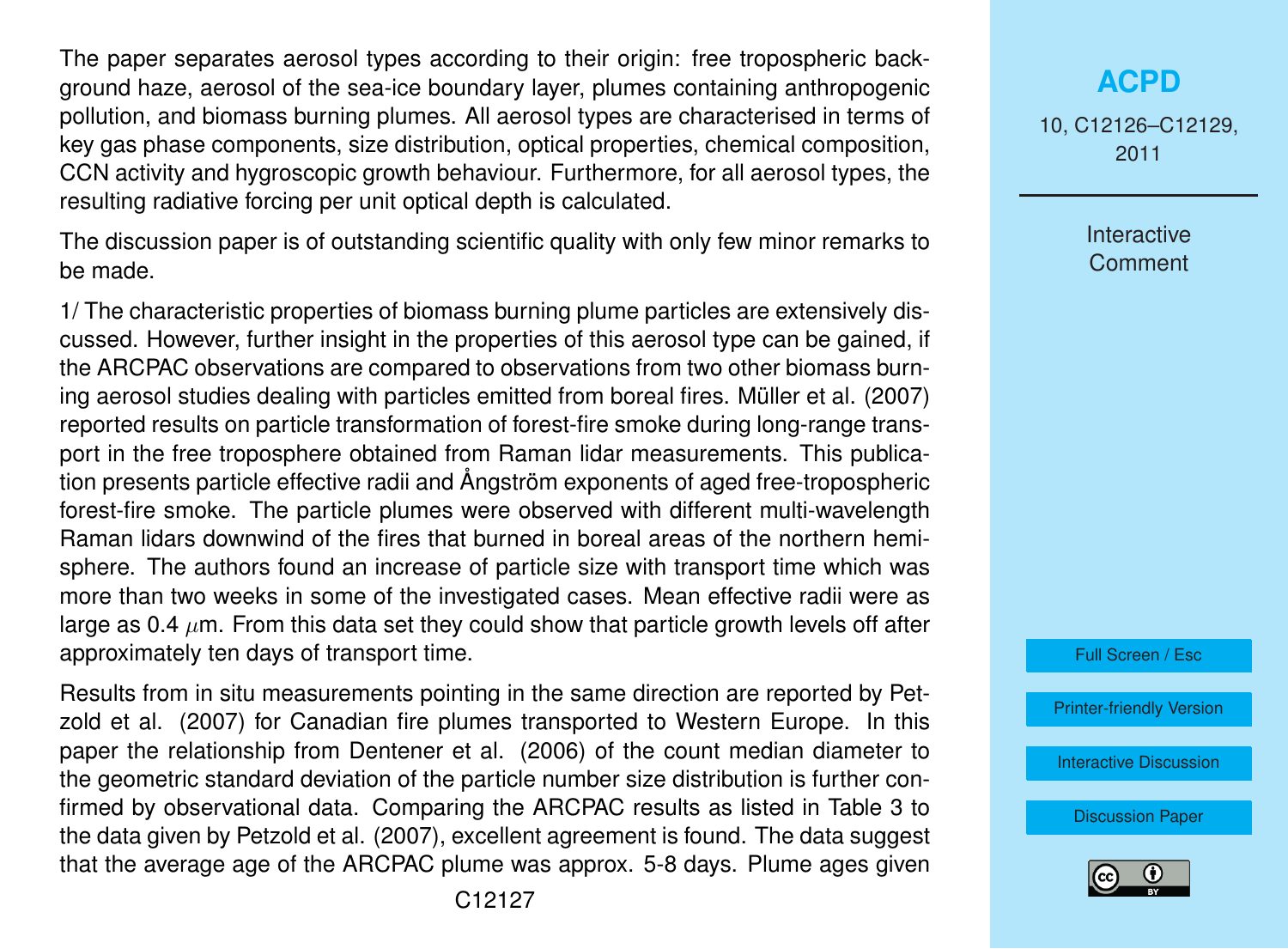in Figure 11 of the discussion paper seem to confirm this estimate. For plumes of this age, the Raman lidar data suggest an effective radius of 0.275 – 0.3  $\mu$ m (Müller et al., 2007). It might be of interest to compare the ARCPAC data to the Raman lidar data as well. The authors may consider including this discussion in the revised version of the paper.

2/ References Intrieri et al. (2002), Lehrer et al., (2004), and Pierce et al. (2009) were not found in the paper.

3/ In Table 1, reference King (1978) should read King et al. (1978).

4/ The authors should ensure that Figures 2, 6, and 12 are printed in sufficient size in the final version so that axis lables and legends can be read.

**REFERENCES** 

Dentener, F., Kinne, S., Bond, T., Boucher, O., Cofala, J., Generoso, S., Ginoux, P., Gong, S., Hoelzemann, J. J., Ito, A., Marelli, L., Penner, J. E., Putaud, J.-P., Textor, C., Schulz, M., van der Werf, G. R. and Wilson, J.: Emissions of primary aerosol and precursor gases in the years 2000 and 1750 prescribed data-sets for AeroCom, Atmos. Chem. Phys., 6, 4321-4344, 2006.

Müller, D., Mattis, I., Ansmann, A., Wandinger, U., Ritter, C. and Kaiser, D.: Multiwavelength Raman lidar observations of particle growth during long-range transport of forest-fire smoke in the free troposphere, Geophys. Res. Lett., 34, L05803, doi:10.1029/2006GL027936, 2007.

Petzold, A., Weinzierl, B., Huntrieser, H., Stohl, A., Real, E., Cozic, J., Fiebig, M., Hendricks, J., Lauer, A., Law, K., Roiger, A., Schlager, H. and Weingartner, E.: Perturbation of the European free troposphere aerosol by North American forest fire plumes during the ICARTT-ITOP Experiment in summer 2004, Atmos. Chem. Phys., 7, 5105-5127, SRef-ID: 1680-7375/acpd/2007-7-4925, 2007.

10, C12126–C12129, 2011

> Interactive **Comment**



[Printer-friendly Version](http://www.atmos-chem-phys-discuss.net/10/C12126/2011/acpd-10-C12126-2011-print.pdf)

[Interactive Discussion](http://www.atmos-chem-phys-discuss.net/10/27361/2010/acpd-10-27361-2010-discussion.html)